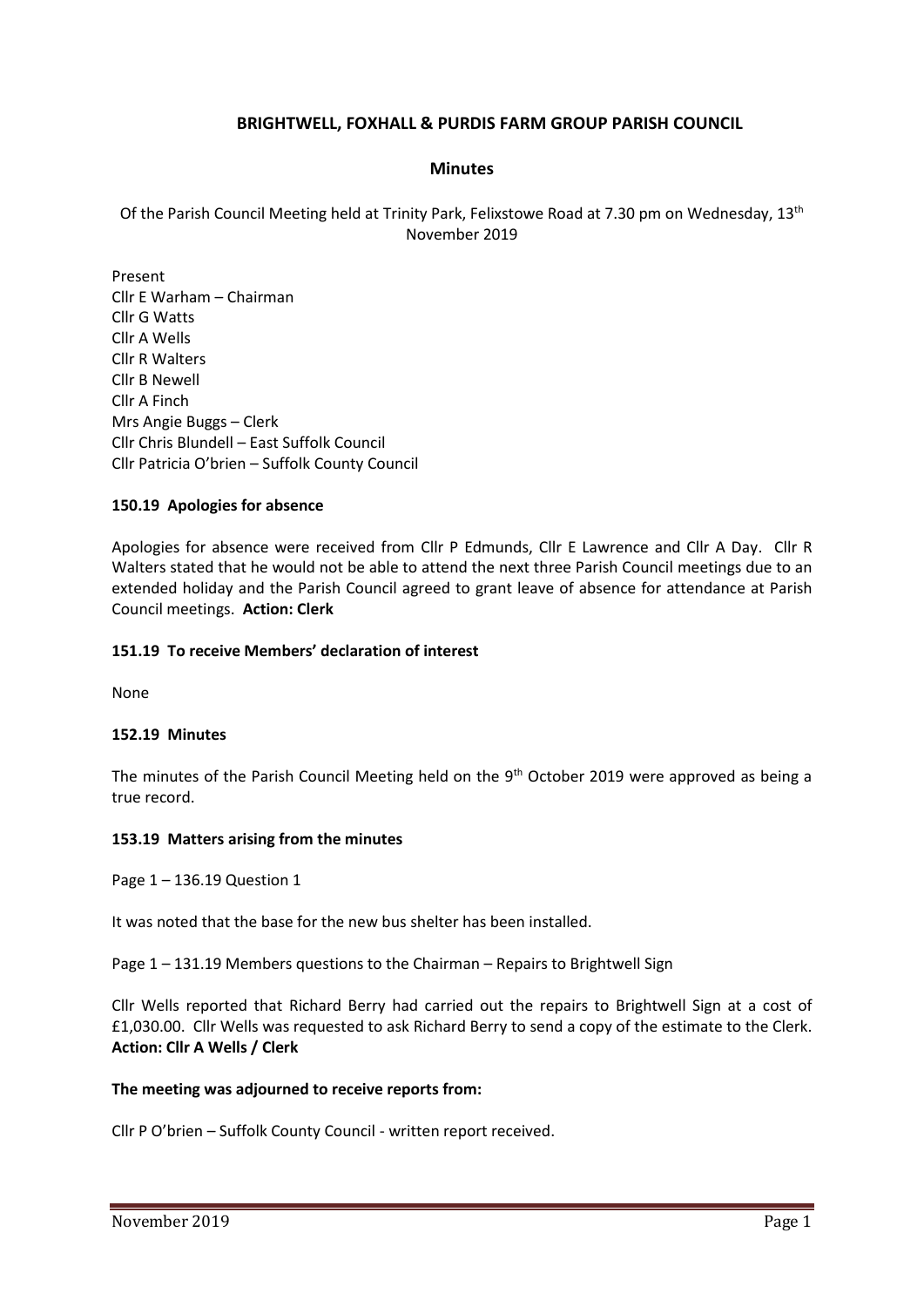On 4th October I chaired the Police & Crime Panel that provided an update on the financial position, how the precepts are used; The Annual Report that set out a review of activities undertaken in 2018- 19; Objective 2 " Caring about victims" -steps to improve victim satisfaction; Roads policing – initiatives to improve road safety; Rules of Procedure relating to a draft of panel arrangements. On November 5th I will be having an informal meeting with Tim Passmore, Police & Crime Commissioner.

I was part of a very interesting and informative meeting of town, parish, district and county councillors with First Buses on 29th October to discuss the changes and bus cuts that have come into effect. - Most concerning was that First had not informed parishes, towns and councillors of their changes. - The meeting certainly alerted to our need to be told and it was agreed that in future consultation was most important and that regular meetings would take place. The meeting concluded in a far more contented atmosphere.

Changes to Cabinet have taken place and created closer links between key policy areas.

In the reshuffle:

- Councillor Mary Evans remains as Deputy Leader and moves into the role of Cabinet Member for Children's Services, Education and Skills.
- Councillor Gordon Jones moves into the role of Cabinet Member for Finance and Resources.
- Councillor Andrew Reid joins the Cabinet as Cabinet Member for Highways, Transport and Rural Affairs.

Councillor Nick Gowrley takes on additional responsibility for the County Council's property portfolio and assets, in addition to his responsibilities as Cabinet Member for Economic Development, Housing and Enterprise.

• Councillor Richard Rout takes on responsibility for the council's policy on Sizewell C, in addition and linked to his role as Cabinet Member for Environment and Public Protection.

All other Cabinet positions remain the same.

The Suffolk Roadsafe board is working with 16 and 17-year-old students to encourage young people to stay safe on Suffolk's roads.

The Suffolk Roadsafe board is a partnership between Suffolk County Council, Suffolk Fire and Rescue Service, the Police and Crime Commissioner, Suffolk Constabulary, Highways England, and the East of England Ambulance Service.

The Road Safety Team's Braking Point project will be visiting 20 schools across Suffolk to deliver the Braking Point play. The play, delivered by Performance in Education, is designed to encourage the safe behaviours of both drivers and passengers.

Follow-up sessions in schools, which will continue to run into 2020. These sessions are designed to change student behaviour by normalising sensible decision making on the highway.

Find out more information about Braking Point on the [Suffolk Roadsafe website.](https://www.suffolkroadsafe.com/education/braking-point---passenger-and-driver-education)

The DfT announced funding for Highway Improvements from the Housing Infrastructure Fund and £19.75m has been allocated for improvements to the A12 at Brightwell

• A12 Access Junction

• West Ipswich Road junction improvements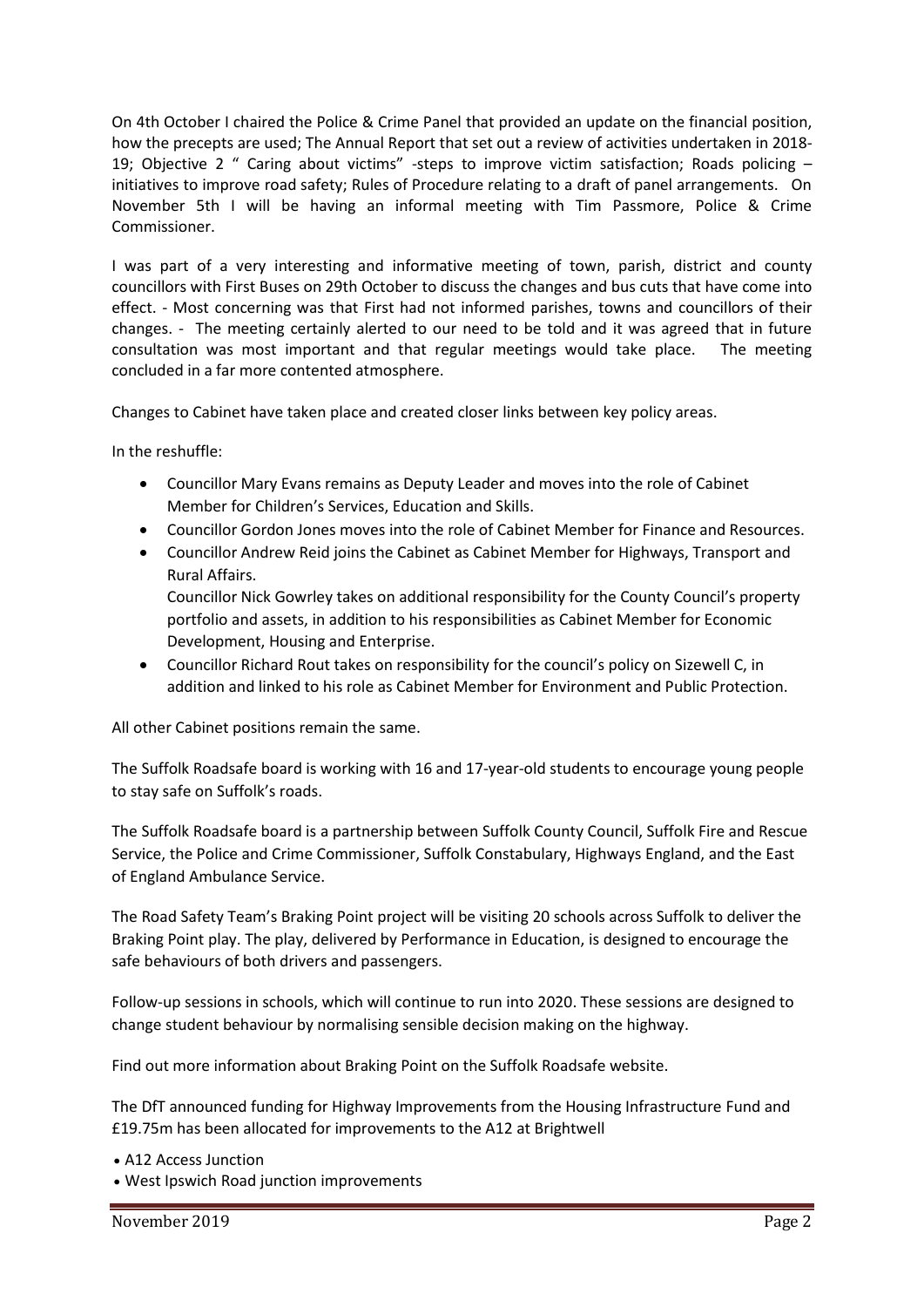- Adastral Park Roundabout improvements
- Spine and Branch Road including associated cut and fill
- Utility Network Extension
- A12/A14 Roundabout improvements
- Foxhall Roundabout improvements
- Martlesham Roundabout improvements
- Barrack Square Improvements

Cllr C Blundell – East Suffolk Council

## **East Suffolk Business and Community Award Winners 2019**

The 2019 East Suffolk Business & Community Awards took place on 3rd October at The Hanger, Kesgrave Hall. Organised by East Suffolk Council, the awards celebrated a vast array of business and community successes and initiatives from the last 18 months.

This year saw a record number of entries for the awards, with over 60 businesses and groups represented on the night – alongside many individual finalists and distinguished guests.

A total of thirteen awards were presented throughout the evening, covering categories including Customer Focus, Services to the Community, People Development, Encouraging Tourism and Business Growth. The winners received an eco-friendly wooden trophy and all the finalists were given a bottle of prosecco with their certificates. To see all the winners, go to: [www.eastsuffolk.gov.uk/news/2019-east-suffolk-business-and-community-award-winners/](http://www.eastsuffolk.gov.uk/news/2019-east-suffolk-business-and-community-award-winners/)

#### **Community Partnership workshops up and running**

The first Community Partnerships (CPs) workshops are underway and are taking place during the next few weeks. Community Partnerships are an innovative new way for the Council, partners and communities to work together to 'bring ideas to life' by taking a solution-focussed approach to local priorities.

There are eight CPs based on natural groupings of communities and each will have a £10,000 budget in 2019/20 with £25,000 per year for the next three years to be spent against one or more priority agreed by that Partnership. In addition, there is a strategic budget of £150,000 in 2019/20 and £300,000 a year for the next three years, overseen by the Strategic Community Partnership Board, that CPs can bid into.

The partnership meeting for the Kesgrave, Rushmere, Martlesham and Purdis Farm together with Carlford and Fynn Valley area took place on Tuesday 29 October 2019 at Kesgrave War Memorial Community Centre and the consensus outcome by that group was that there should be a 'Reduction in Social Isolation'. Second on the preferred list was 'Environmental Care/Sustainable Transport' followed by 'Traffic and Road Safety' and 'Support People to Age well e.g. health / activities / money'.

When all the area partnership meetings have been completed there will be a Partnership Board Meeting to review all the area's priorities and a decision will be made on where best to place the £10k to be most effective for the current financial year.

Remaining workshop dates: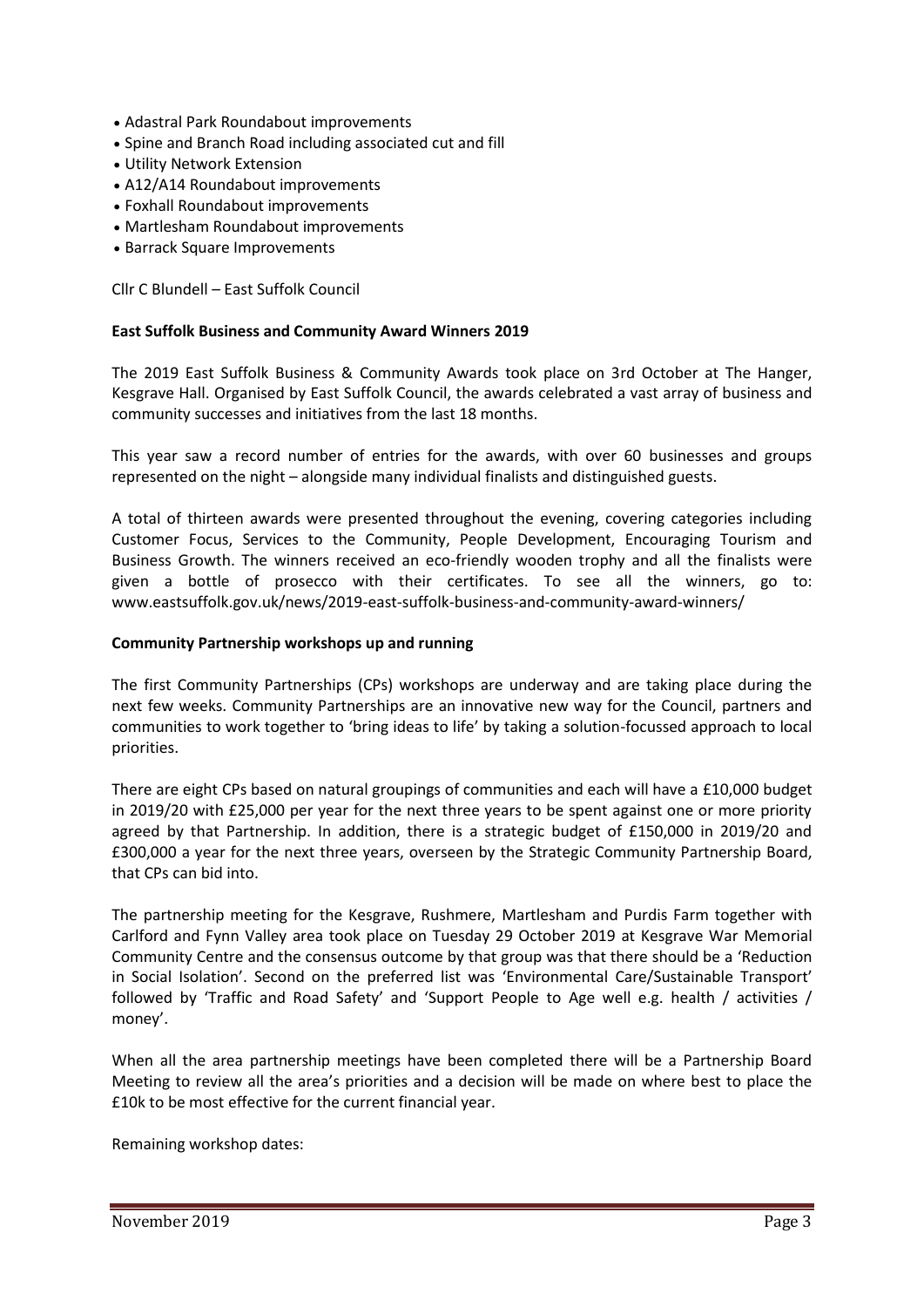Framlingham and Wickham Market - Thursday 14 November Carlton Colville, Kessingland and Southwold - Wednesday 20 November Aldeburgh, Leiston and Saxmundham - Thursday 28 November

# **Changes to carton recycling**

Earlier this year, the Suffolk Waste Partnership – which comprises Suffolk County Council and the district and borough councils – took the decision to remove cartons and Tetra-paks from the list of materials that could be placed in household recycling bins. New industry regulations require cartons to be sorted separately from cardboard and cartons should now be taken to local recycling centres. More details about what can and cannot be recycled in household bins can be found here: [www.eastsuffolk.gov.uk/features/recycling-in-suffolk/](http://www.eastsuffolk.gov.uk/features/recycling-in-suffolk/)

## **East Suffolk to host Cyclo-cross World Championships**

The Union Cycliste International (UCI) announced in early October that Trinity Park in East Suffolk will host the 2021 and 2022 editions of the UCI Masters Cyclo-cross World Championships.

Suffolk has a strong track record of delivering major cyclo-cross events, including three national championships, an edition of the European Championships and numerous events registered on the UCI International Cyclo-cross Calendar. Most recently, the venue played host to round five of the 2018/19 HSBC UK | Cyclo-cross National Trophy Series.

The exact dates of the championships will be announced later this year.

## **Gold award of Greenhouse Café**

Following an assessment by East Suffolk Council's Food and Safety Team, the Greenhouse Café on Orwell Road in Felixstowe has been given a Gold 'Eat Out, Eat Well' award. This is the highest accreditation available through the 'Eat Out, Eat Well' scheme, run by Public Health Suffolk (Suffolk County Council) and supported by district councils.

The award, which recognises the café's commitment to offering healthier options and promoting the importance of a healthy lifestyle, was presented by Cllr Mary Rudd, Cabinet Member for Community Health.

The scheme, along with its partner scheme designed especially for takeaway businesses 'Take Out, Eat Well', support local businesses in making it easier for customers to buy healthier food and drinks. Businesses who apply for either scheme will receive a visit from the Council's Environmental Health Officers who will inspect the premises and assess against criteria based on the principles of a healthy diet.

Since being launched in 2016, over 40 businesses in East Suffolk have received 'Eat Out, Eat Well' awards with a further 13 businesses in the district receiving 'Take Out, Eat Well' awards.

# **East Suffolk Business Festival returns this Monday**

East Suffolk Business Festival returns on Monday, 4th November, following its successful launch last year. This year's festival will focus on communication, collaboration and positive promotion with a packed two-week programme of business and training events taking place across the whole district.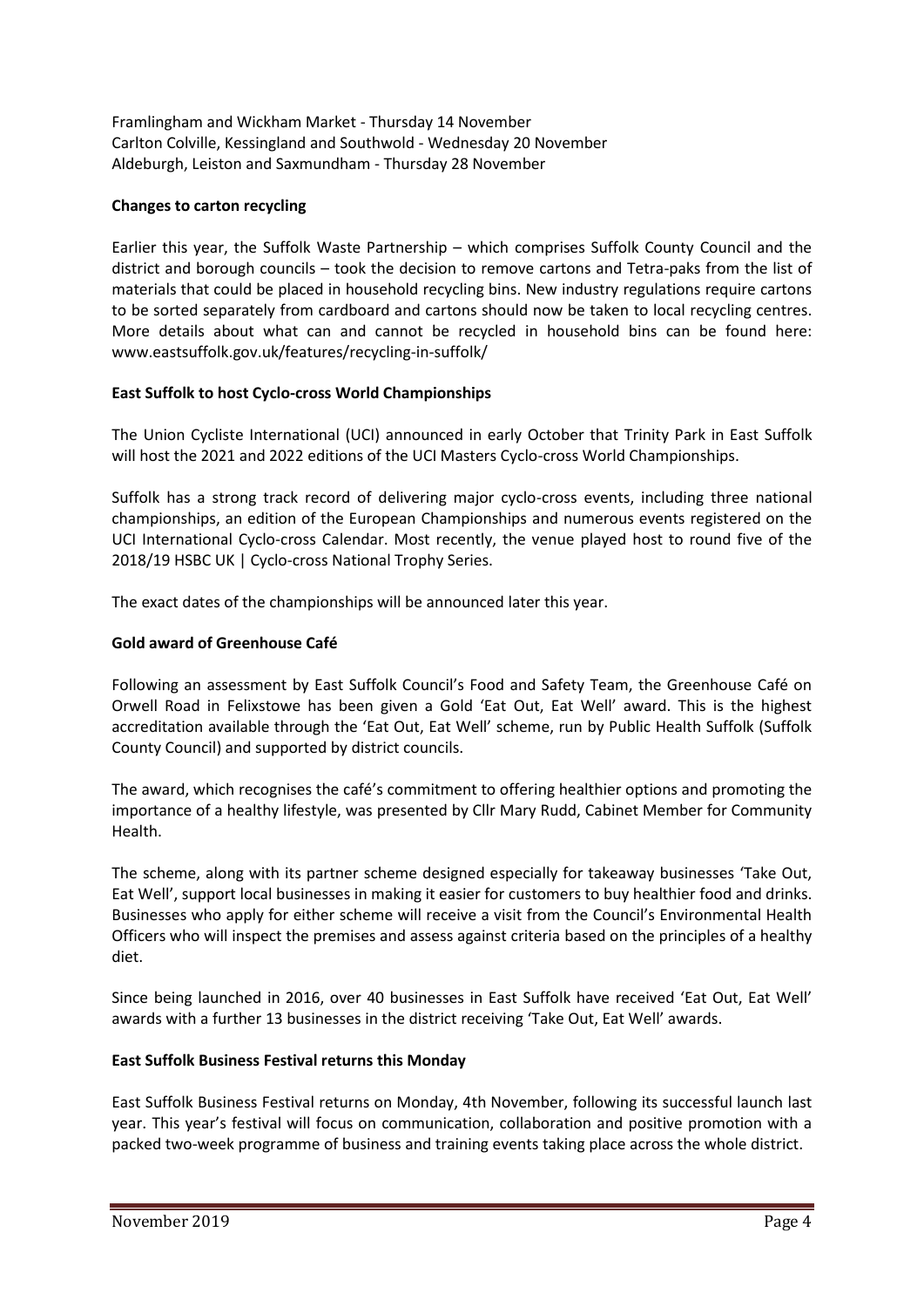Nick Looby, owner of Feet on the round whose clients include BBC and Disney, kicks off the festival at 7.30am on Monday in Lowestoft. The breakfast event will include presentations and workshops that will enable delegates to take a positive and creative approach to problem-solving and maximising opportunities in their local area.

The first ever Business Festival was held in 2018 and saw over 1,100 people attend 31 events, over 120 people attend training sessions and over 57 people receiving one-to-one business advice during the 10-day programme.

For more information and to view the full programme, please see the dedicated festival website at [www.eastsuffolkbusinessfestival.org](http://www.eastsuffolkbusinessfestival.org/)

## **A new future for the East Anglian fishing industry**

The Renaissance of the East Anglia Fisheries (REAF) launched its strategy to rejuvenate the fishing industry along the East Anglian coast in an event hosted by Peter Aldous, MP at Palace of Westminster on 16th October.

The strategy presents a template for revitalising East Anglia's fishing industry and spells out the opportunities presented across all sectors of the industry. It was born of a unique community-led partnership between three local authorities, the local fishing industry, government agencies and a major port operator.

In attendance was Minister of State, George Eustice, MP, Shadow Minister, Luke Pollard, MP, representatives from the fishing industry across East Anglia as well as an assortment of nongovernment agencies

The REAF project is a partnership between East Suffolk Council, Norfolk County Council, Suffolk County Council, Lowestoft Fish Market Alliance, SEAFISH, Associated British Ports, and New Anglia Local Enterprise Partnership with a wide-ranging number of views and input from across the fishing sector supply chain. It is chaired by Peter Aldous, MP and was founded on the belief that the local fishing industry and the coastal communities in East Anglia should be able to enjoy the benefits of the rich fisheries off their coast. To request a copy of the strategy, please email [reaf@eastsuffolk.gov.uk](mailto:reaf@eastsuffolk.gov.uk)

# **Dog owner fined for failing to clear up after pet**

An East Suffolk resident who failed to clean up after his dog has been made to pay more than £1,000 following a court hearing.

East Suffolk Council brought a prosecution against Mr Anthony Mason for breaching a Public Space Protection Order, under Section 67(1) of the Anti-Social Behaviour Crime and Policing Act 2014.

Mr Mason did not attend the hearing at Ipswich Magistrates' Court on Monday 14th October however the Court granted permission to proceed in his absence and found the offences proved.

Earlier this year, Mr Mason was seen on two separate occasions in Witnesham allowing his dog to foul in a public area without making any attempt to clean up afterwards. Mr Mason was found guilty of two similar offences in 2018 and was ordered to pay £600.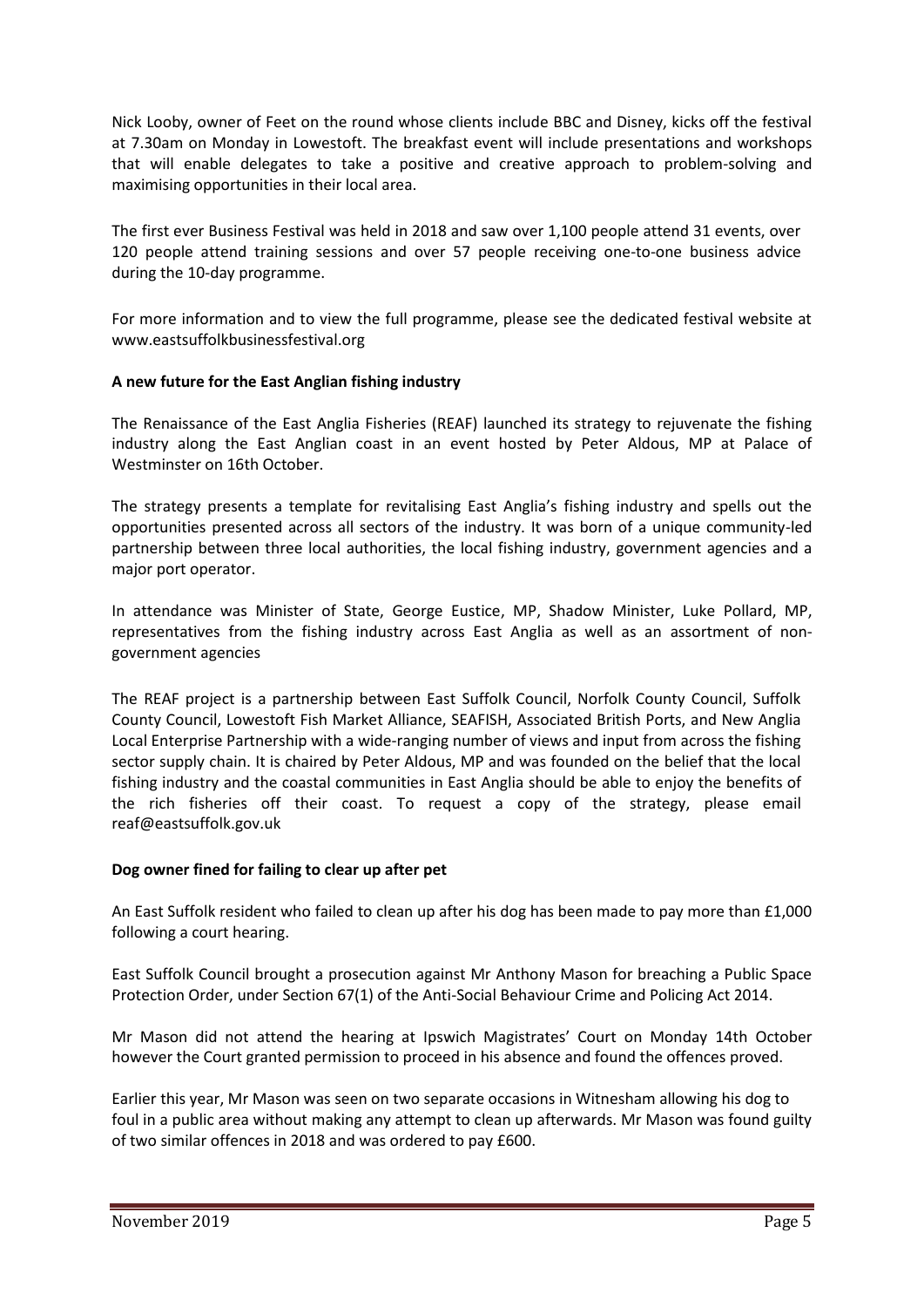Considering these previous offences, the Council fined Mr Mason £550 for the two most recent offences, as well as £450 in costs and a £30 victim surcharge.

### **Runners raise over £1,000 for charity**

Runners, joggers and walkers of all ages and abilities took part the in 2019 Honour Run, which returned to Rendlesham Forest on Sunday 20th October.

Over 160 people took part and raised a total of £1,010.73 for the Suffolk British Poppy Appeal, which supports serving and ex-serving men and women in the armed forces.

The event was organised by East Suffolk Council and Suffolk British Legion, with support from the Forestry Commission and Rock Barracks. Thanks also to local businesses and organisations for their involvement and contributions to the goodie bags, given to every finisher. Participants also received an Honour Run medal, kindly supported by Poppy Nursing.

#### **Diary dates**

- 5th November: 6.30pm Cabinet (Riverside)
- 12th November: 2pm Committee North (Riverside)
- 18th November: 6.30pm Audit and Governance Committee (ESH)
- 26th November: 2pm Planning Committee South (ESH)
- 27th November: 6.30pm Full Cabinet (Riverside)
- Please note that due to the National Elections the Full Council Meeting of the East Suffolk Council due to be held on Wednesday 27th November 2019 has been cancelled.

#### **On a personal note**

As a member of the ES Planning Committee (South) I am not permitted to discuss planning applications through lobbying. However, I do wish to continue to receive comments from all concerned by email and if appropriate I will respond.

Unfortunately, over recent months my wife has become seriously ill which is now having an effect on my ability to respond as quickly and as often as I would like to residents.

Finally, I still have some funds left in my budget for this financial year and I would like the Parish to consider possible new project for the forthcoming financial year.

The meeting was re-convened

#### **154.19 Planning**

Cllr G Watts reported on the following planning applications.

DC/19/3434/AGO Woodhouse Foxhall – Prior notification – new agricultural storage/workshop building – Refused

Application had been refused as historically the land had not been used for agriculture.

DC/19/2914/FUL 99 Bucklesham Road Purdis Farm – Replacement dwelling – Refused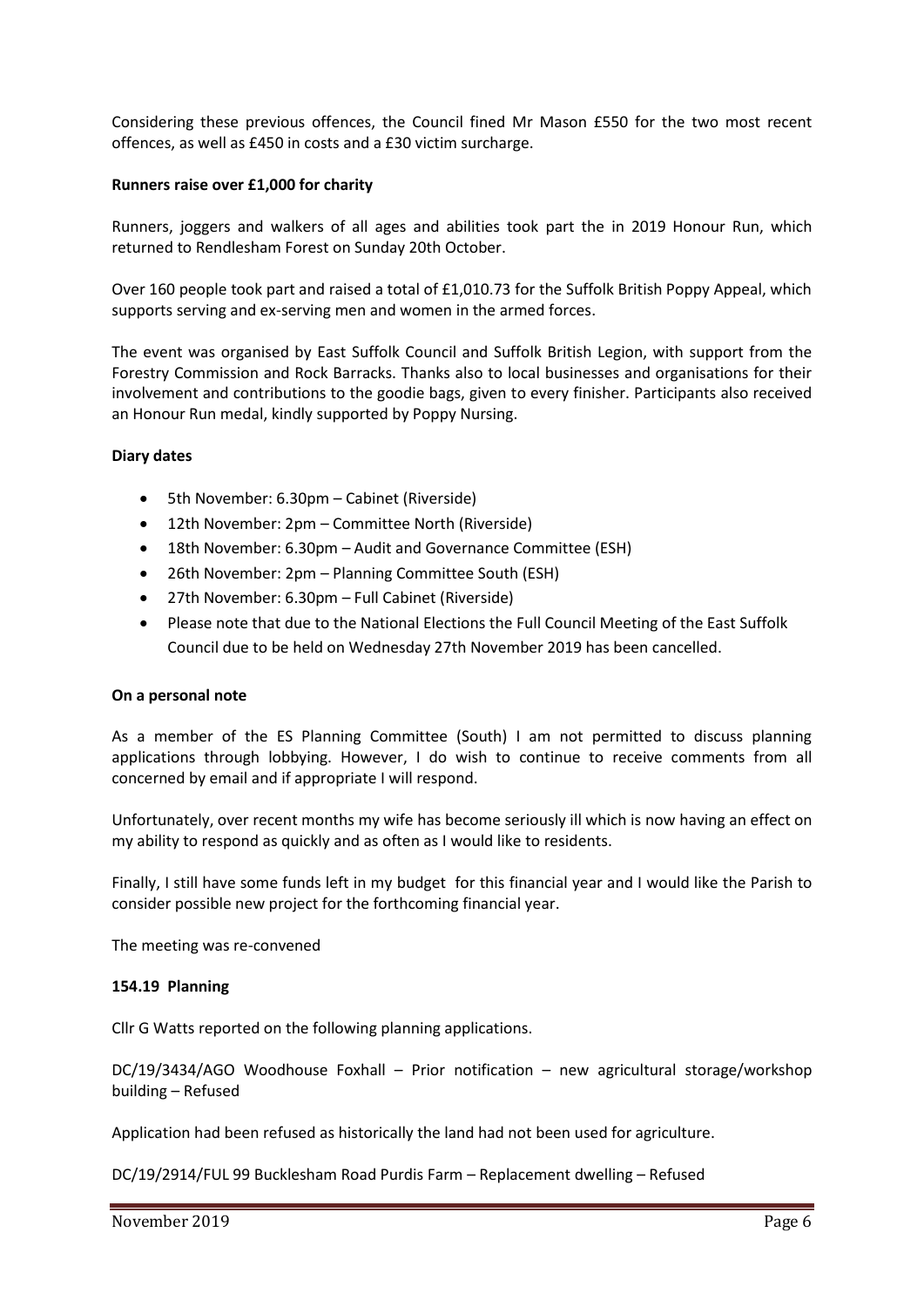Applicants have reapplied for Planning Permission.

DC/19/0992/OUT The Bungalow High Trees Foxhall.

This application went to appeal but was turned down.

DC/19/1222/FUL The Moorings Felixstowe Road Foxhall -Garaging to frontage and associated works.

This application went to appeal but was turned down.

DC/19/1231/FUL Foxburrow Farm Brightwell – Change of use of land for use as self-storage including the siting of 272 storage containers.

This application is going to appeal.

DC/19/4197/FUL Pinetrees Purdis Farm Lane Purdis Farm – Demolition of existing bungalow, construction of 4 new dwelling and associated garages, parking, access and landscaping.

Cllr Watts to compose an objection by the deadline of the 19<sup>th</sup> November 2019.

DC/19/4114/FUL Greenbank Purdis Avenue Purdis – Erection of double garage (resubmission of planning permission DC/16/0285/FUL - Pending

#### **155.19 Theft of Lead Purdis Farm**

The Clerk reported that there has been a spate of theft of lead cladding from private dwellings. The police are asking residents to be vigilant.

## **156.19 Clerk's Report**

The purpose of this report is to update members on outstanding issues, items received after the deadline for agenda items, correspondence and action taken by the Clerk.

## Technical Consultation on Local Government Finance

The government is not proposing to extend council tax referendum principles to local councils in 2020/2021.

## **Council Tax Support Consultation**

Letter from East Suffolk Council:

As a local stakeholder I would like to invite you to take part in a consultation on a proposed change to East Suffolk Council's Local Council Tax Reduction Scheme. The plans aim to provide greater certainty to people claiming Universal Credit.

Our current scheme means working-age people who access support because of a low income can claim up to 91.5% off their Council Tax, depending on their individual circumstances. However, as people claiming Universal Credit have an income that can rise and fall each month based on their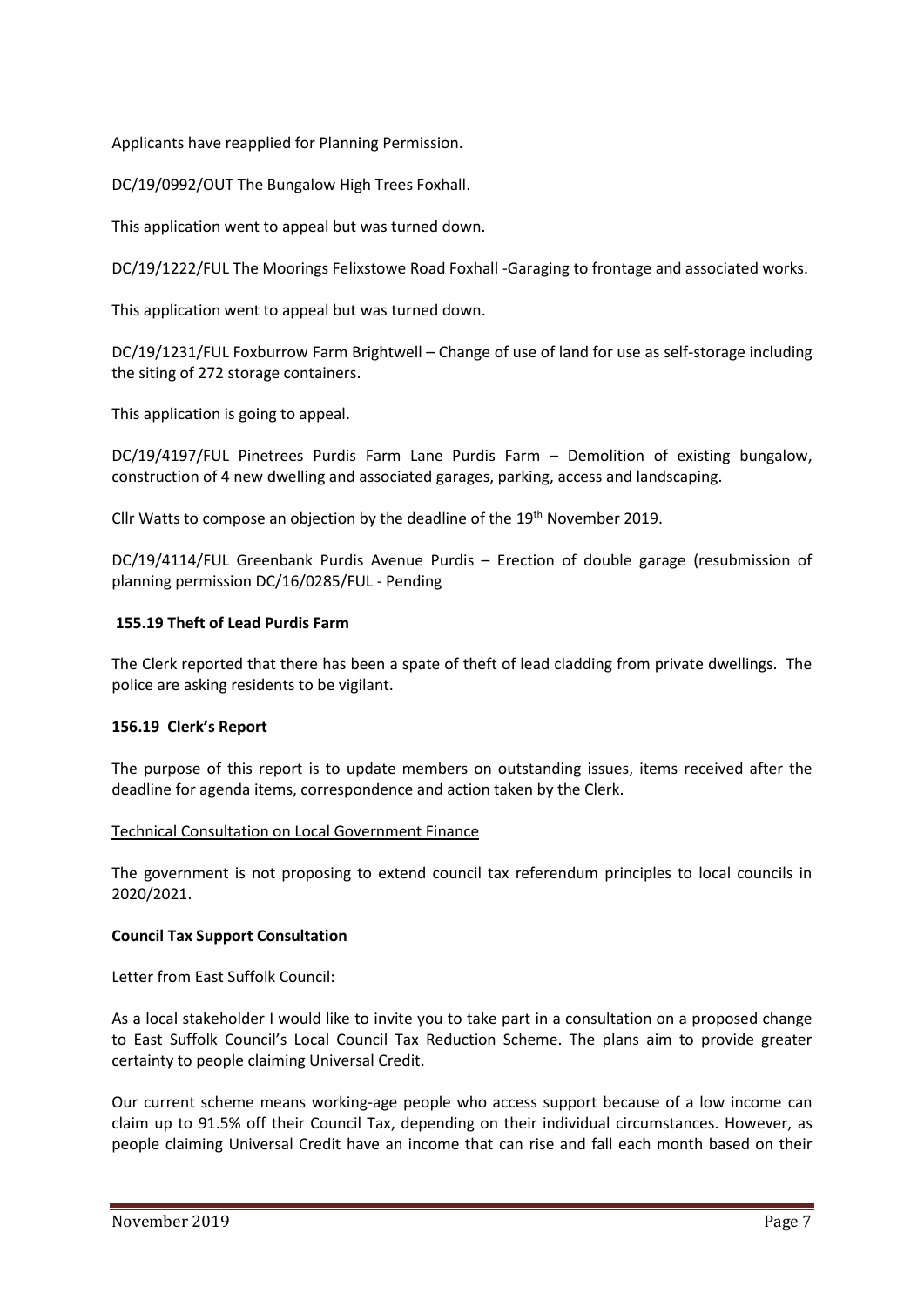latest earnings from employment, under the existing scheme the amount of Council Tax people are expected to pay can also regularly rise and fall.

To provide people with more certainty over their Council Tax bills, we are proposing that people claiming Universal Credit will not see a change in their Council Tax unless their weekly income changes by more than £15, or £65 in a month.

The proposed change would not apply to people who have reached state pension age or are not on Universal Credit as other provisions achieve similar outcomes.

The new approach would mean that small changes in income would not trigger a reassessment of Council Tax support, nor a revised Council Tax bill, so Universal Credit claimants know how much their Council Tax will be and can more easily manage their finances.

While the change is expected to help the vast majority of claimants, the proposals also make provision for people who may be disadvantaged by a single change by giving East Suffolk Council the flexibility to not apply the new £15 tolerance rule on a case-by-case basis.

For example, if a Universal Credit claimant has a single change in the year where their income falls by less than £15 a week, their Council Tax support will remain the same despite their reduction in earnings. In such cases, the person's Council Tax support could be reassessed at the end of the year, based on their actual level of income.

Further, for Universal Credit customers, East Suffolk Council intends to change when it assesses entitlement to Council Tax support from DWP notification that a Universal Credit claim has been made to when DWP notifies the actual award. The effect of this is to avoid correcting awards, whilst ensuring they are correct first time, which is seen as beneficial for customers and does not have any financial impact.

If you'd like to comment on these proposals, please take part in our consultation which runs until 3 November 2019. It is accessible at www.surveymonkey.co.uk/r/counciltaxreductionscheme or in paper copy at the Marina Centre in Lowestoft and Woodbridge Library.

Results from the consultation will be taken into account before the final proposal is put forward for consideration by Councillors in early 2020. If agreed, the change would come info affect from April next year.

# SALC AGM

The SALC AGM will be held on Tuesday 26 November 2019 at Blackbourne Community Centre, Elmswell, IP30 9UH. The evening will commence with registration from 6.30pm for a 7.00pm start. The annual report, agenda and minutes of last year's AGM will be circulated to the clerk next week.

To book your place, please [follow this link](https://www.eventbrite.com/e/salc-annual-general-meeting-2019-tickets-76270149069) to Eventbrite (a separate booking is needed per delegate) The password to book is: *AGM2019*.

# VE Day 75<sup>th</sup> Anniversary Celebrations

The VE Day 75 weekend of 8th - 10th May 2020, will be an international celebration of peace – a time to remember, reflect and pay tribute to the millions at home and abroad who played such a vital part in achieving it. This includes the Armed Forces personnel from many countries who gave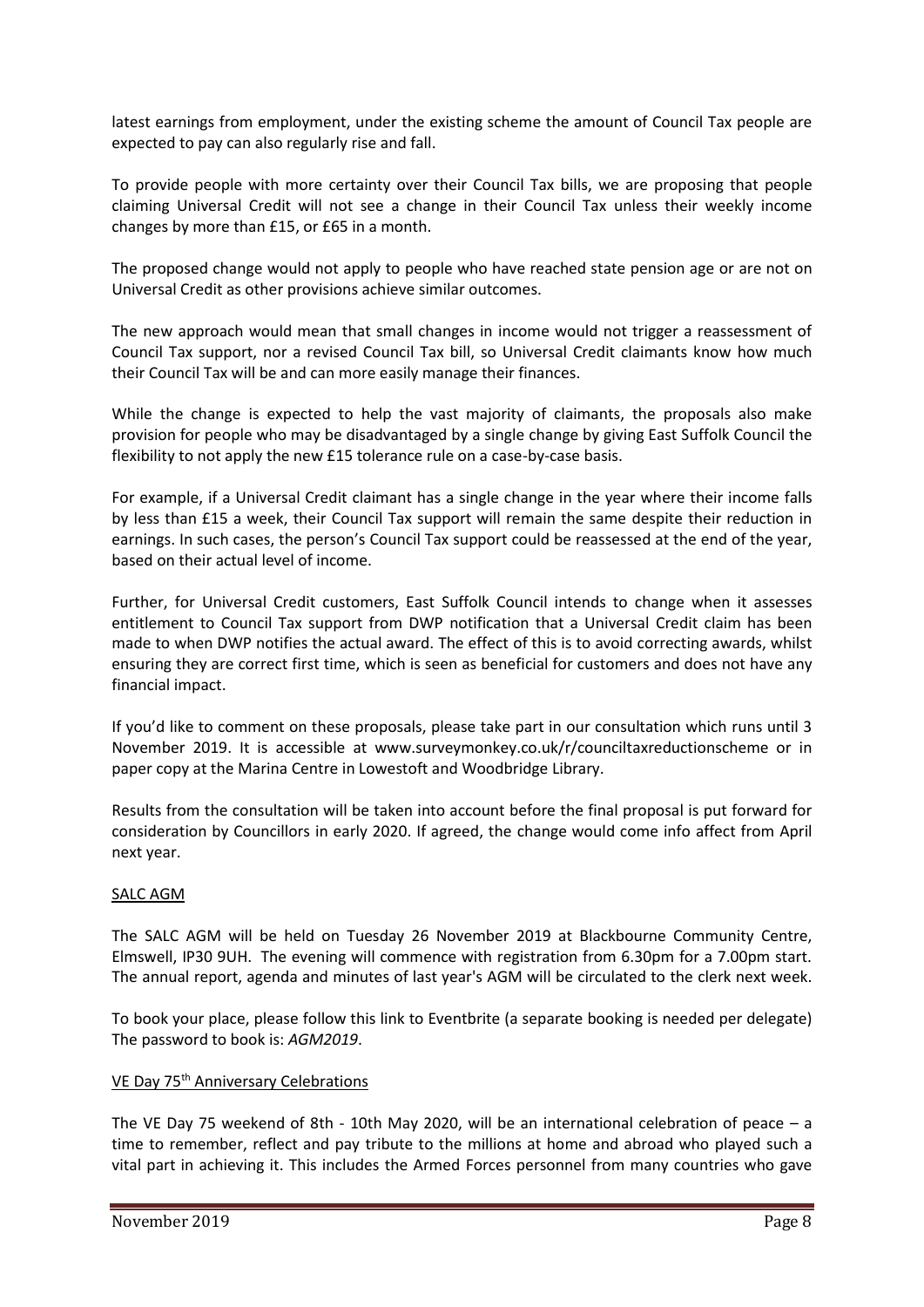their lives or were physically and mentally injured; the hard-working women and men who kept the factories, mines, shipyards and farms operating throughout the years of turmoil; the ARP wardens, police officers, doctors, nurses, firemen, local defence volunteers and many others safeguarded the home front.

SSAFA the Armed Forces Charity - which has been supporting service personnel, veterans and their families since 1885 - is the charity partner for this series of VE Day 75 commemorative events.

## **157.19 VAS Sign**

Cllr Finch reported that the VAS sign is working well and the two batteries are both in working order. Cllr Finch said that he would be moving from Foxhall in the Near Year. Cllr Walters offered to take on the task of maintaining the VAS sign and moving it to the different locations. **Action: Cllr R Walters / Cllr A Finch**

## **157.19 To discuss the repair of the Parish Council Notice Boards**

The Clerk reported that she had sent pictures of the Murrills Road Notice Board to the makers requesting advice on how to carry out repairs required. **Action: Clerk**

## **158.19 To discuss the CIL receipts allocated to Foxhall because of the Straight Road development**

The Clerk reported that Cllr Day is waiting for a cost for carrying out a full survey of the road. Cllr Day is recommending that the Parish Council agree to the having a full survey carried out as without the survey the Parish Council will not know the costs for the layby work. It was agreed that the Clerk should request a cost for the full survey to be carried out by Suffolk County Council Highways. **Action: Clerk**

## **159.19 Suffolk Community Partnerships – Initial Meeting – Attended by Cllr P Edmunds and Cllr B Newell**

Report by Cllr P Edmunds:

The meeting was led by Steve Gallant the leader for East Suffolk Council. The aim of the community partnerships is to feed local knowledge of needs/issues back up to the Council and funding for local projects back down.

The Community Partnerships will meet quarterly from 2020. There will be an initial £10k per CP in year 19/20, then £25K per year for next 3 years.

In addition, each of East Suffolk's 55 Councillors are all given and additional £7.5k per year to spend. Also, strategic funding for larger projects of £150k (19/20) and then £300k per year for the next three years which each CP would bid for, if there is a project that requires funding.

We went through a lot of statistics for our CP vs East Suffolk as a whole, although a lot of the statistics were for Kesgrave and we did point out that the figures really needed breaking down a bit further.

The areas covered included (my list is not exhaustive) the following; income deprivation, employment deprivation, obesity, mental health, dementia, children in care, social isolation, housing and poor conditions, climate change, environment and plastic usage.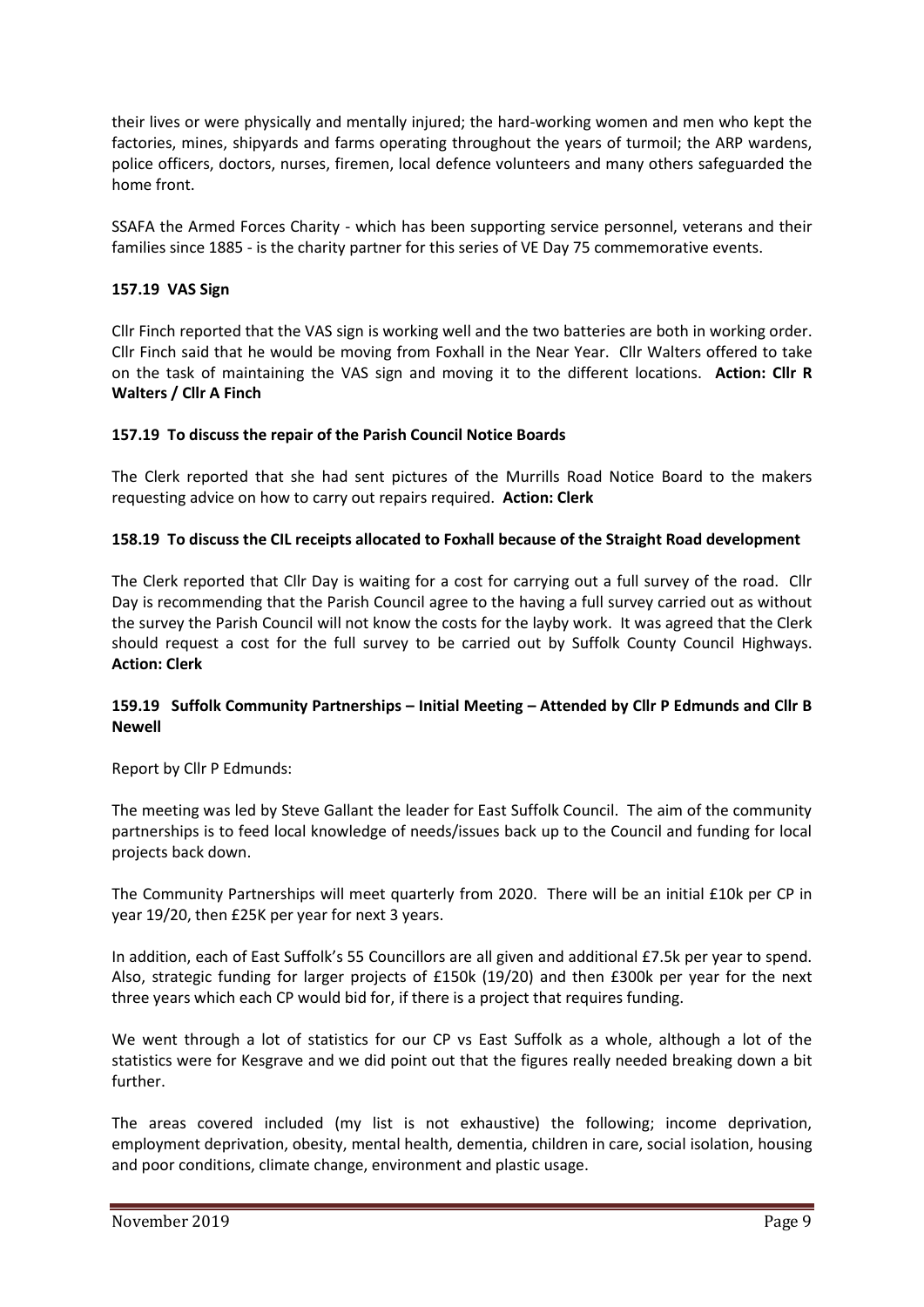The areas that kept coming up in different forms for our own CP were mainly around the following:

- Mental Health particularly amongst children and adolescents
- The environment whether it's climate, plastic, air quality
- Obesity and lack of exercise
- Social isolation amongst the young and the elderly
- Access to good employment prospects

## **160.19 To discuss the repairs to Brightwell Village Sign**

Cllr Wells reported that the repairs to Brightwell Village Sign had been carried out by Richard Berry at a cost of £1030. It was agreed that the Clerk should obtain a quotation for the work which had been carried out. **Action: Clerk / Cllr A Wells**

## **161.19 Parish Council Meeting Dates 2020**

The Parish Council agreed the following meeting dates for 2020.

Wednesday, 8<sup>th</sup> January 2020 Wednesday, 12<sup>th</sup> February 2020 Wednesday, 11<sup>th</sup> March 2020 Wednesday, 8<sup>th</sup> April 2020 Wednesday, 13<sup>th</sup> May 2020 (Annual Parish Meeting / Annual Parish Council Meeting) Wednesday, 10<sup>th</sup> June 2020 Wednesday, 8<sup>th</sup> July 2020 Wednesday, 9<sup>th</sup> September 2020 Wednesday, 14<sup>th</sup> October 2020 Wednesday, 12<sup>th</sup> November 2020 Wednesday, 9<sup>th</sup> December 2020

Clerk to confirm dates with Trinity Park. **Action: Clerk**

## **162.19 Finance**

**Income** None **Expenditure** A J Buggs Salary and Expenses October 2019 **EXPENSION** E303.84 Suffolk County Council Highways Survey Straight Road **E456.00** OneSuffolk Community Action Suffolk Web Hosting **Example 2018** 2000 2018

Cllr A Finch proposed, seconded Cllr E Warham that the above expenditure is approved – all in favour.

## **163.19 Correspondence**

None

## **164.19 Meetings attended by councillors / clerk**